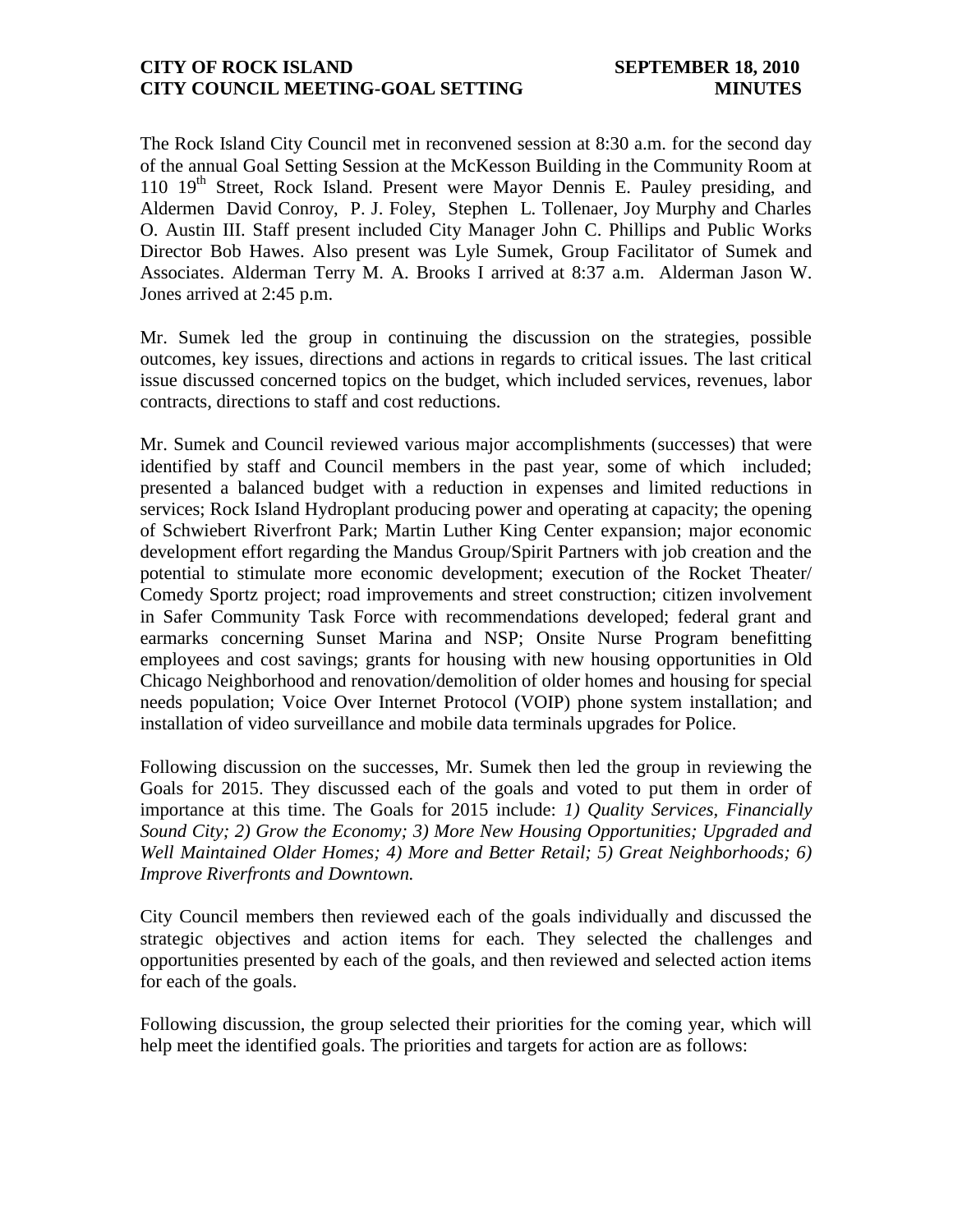# **ACTION AGENDA 2010 - 2011 TOP PRIORITIES**

- 1. **Budget**. Make decisions on the property tax rates, service levels and adopt a balanced budget.
- 2. **Economic Development Strategic Plan**. Develop action steps related to the Strategic Plan and review and approve the plan.
- 3. **Campustown**. Work with business owners and Augustana College to develop a plan to increase business activity in the neighborhood of  $30<sup>th</sup>$  Street and  $14<sup>th</sup>$ Avenue.
- 4. **Safer Community Task Force**. Implement the recommendations of the Safer Community Task Force.
- 5. **Casino Area Development**. Take actions to support future development in the area near the Jumer's Casino and Hotel and the southwest area.
- 6. **Liquor License Modifications**. Consider changes in liquor licenses for license holders with the 3:00 a.m. extended hours option.

# **ACTION AGENDA 2010 - 2011 HIGH PRIORITIES**

- 1. **Negotiations and Compensation Policy**. Obtain collective bargaining agreements for all units for agreements expiring 2010 and 2011.
- 2. **Mill Creek**. Review options and develop a plan to address the flooding and environmental risks associated with the decision by the Corps of Engineers to cease the clean-out of Mill Creek South Slough.
- 3. **Economic Development Position.** Develop a position description and funding source for a new City position that would work to support the retention and growth of small businesses.
- 4. **Rental Housing Inspector**. Maintain staffing and funding and implement an incentive to encourage landlord training.
- 5. **Street Improvements Comprehensive Plan.** Develop comprehensive plan to do street improvements in concert with available funding.
- 6. **Market Rate Rental Property**. Review market and determine potential for development of a market rate rental complex.

Several priorities were assigned to management to implement during the next year, including:

## **MANAGEMENT AGENDA 2010 - 2011 TOP PRIORITIES**

1. **Management Succession Planning**. Plan for and implement as needed, the replacement of retiring management staff.